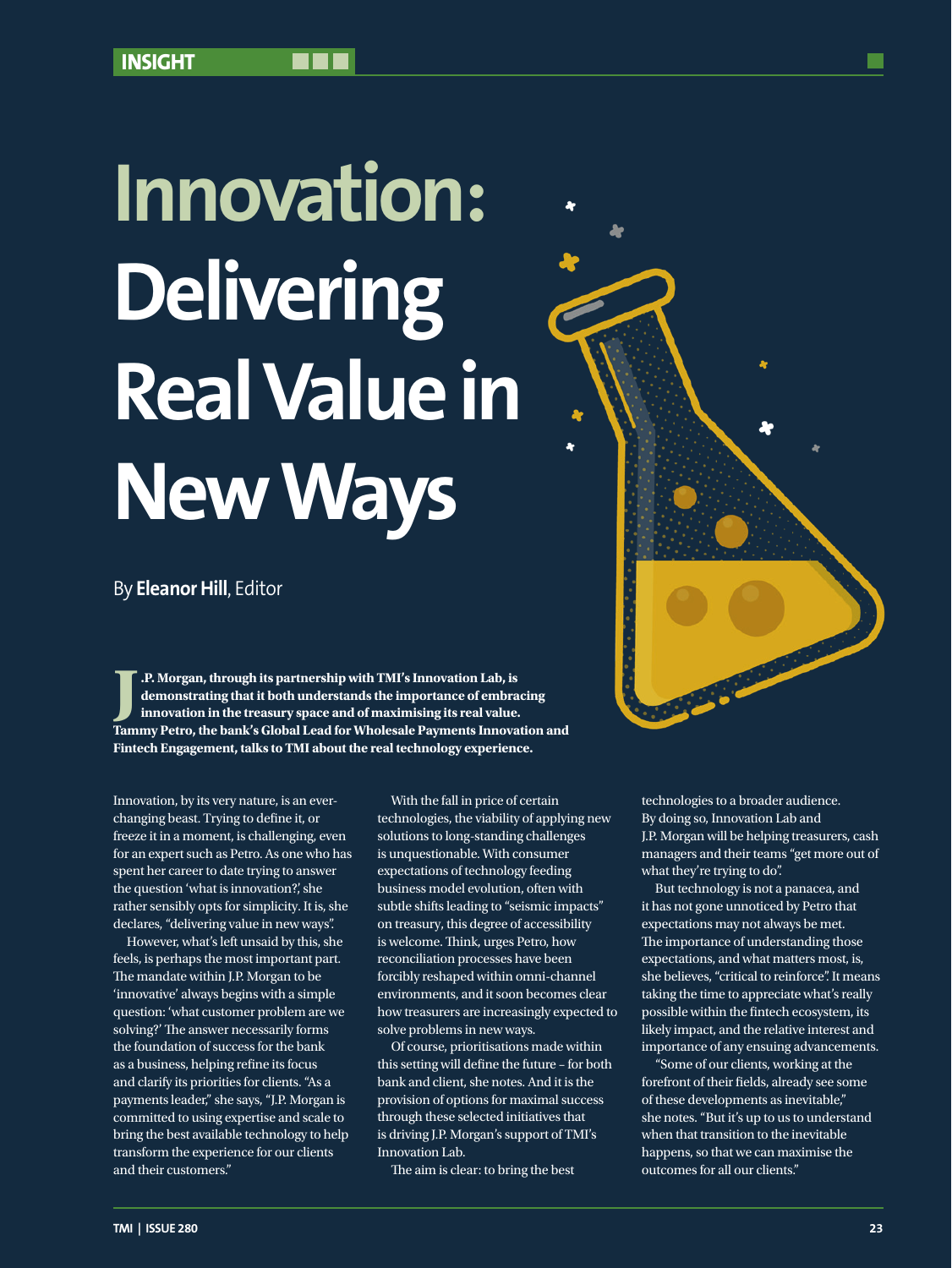### **Adapt and survive**

With unprecedented demands placed on businesses and individuals throughout 2020, Petro considers it "an honour" to witness the resilience and the agility displayed by colleagues and customers in response. The scale and severity of the global health crisis has, she notes, "thrown the work of treasurers into sharp relief".

A number of forward-thinking treasurers have already begun leveraging digital capabilities to sustain continuity and to build for the future. Indeed, in times of uncertainty, the watchwords 'agility' and 'resilience' apply fully to treasury and payments professionals. This, she notes, has shifted their focus onto managing liquidity, safeguarding business continuity, cybersecurity, and optimising the working capital cycle.

Similarly, the J.P. Morgan response has been rapid and agile, ensuring "client-centric experiences" are offered at all times. With new client application programming interfaces (APIs) onboarded in just nine working days, for example, greater visibility has been delivered for treasury teams needing to closely monitor and manage their working capital. Payment tracker visibility has also been made available in a matter of weeks, and J.P. Morgan's virtual assistant and live-chat programmes expanded from 3,000 users to more than 200,000.

With many small merchant services clients being particularly badly hit by the pandemic's lockdown requirements, the conversation has been stepped up around individual digital journeys. Here, says Petro, the call has been for solutions enabling the innovative and creative servicing of their own customers, both remotely and flexibly. "We've been able to help them adapt quickly and reduce integrated reporting challenges for their treasury teams, sometimes using preintegrated reporting across our fintech partners," she explains.

For larger clients with complex supply chains, J.P. Morgan's partnership with leading working capital and cash management specialist Taulia is delivering more financing options. "Given the liquidity stress being faced in 2020, our ability to serve the full spectrum of clients has been more important than ever before; our combined solutions offer additional

mechanisms to inject liquidity deep into the supply chains and offer alternative sources of cash."

The transition from offline to online, driven by a host of emerging technologies and shifting consumer behaviours, is permanent, states Petro. The need for agility and resourcefulness during the pandemic will continue as businesses emerge and seek to consolidate their resilience.

To assist, J.P. Morgan's digital platforms are operating at enormous scale, with an average daily payment volume of \$7tr. and a 98.5% straight-through processing (STP) rate strengthening its position as the number one e-commerce transaction bank in the US and Europe. Between March and July, daily peaks of more than 300,000 real-time payments were witnessed, up to 50% higher than pre-Covid volumes. With J.P. Morgan's e-commerce volume also increasing by around 40%, Petro says there is no expectation that customer behaviours will alter significantly going forward.

Naturally, with digitisation progressing at an unstoppable pace, the darker flipside is an expected increase in cybercrime. The innovators have moved with equal rapidity here too, creating real-world solutions that have not lost sight of the need to remain vigilant at all times.

#### **Traction engine**

With the trend playing out repeatedly for mobile, APIs, artificial intelligence (AI) and most recently in blockchain technologies, Petro sees a trend towards electronic payments, mobile wallets, digital currencies and real-time payments that is "here to stay"; it's the reason why



**Global Lead for Wholesale Payments Innovation and Fintech Engagement, J.P. Morgan**

J.P. Morgan is investing in new technologies at scale. In fact, with traction witnessed across multiple industries, and this new digital paradigm becoming commercially viable, she believes that "the tipping point has been reached".

An example of this is J.P. Morgan's own Liink, the new brand name for its blockchain-based Interbank Information Network. This is an industryfirst financial information exchange that uses distributed ledger technology (DLT) as a means of reducing delays and false positives in cross-border transaction screening. With more than 400 financial institutions already signed up, including 25 of the world's 50 largest banks, 'future technology' is already making itself useful.

66

*With unprecedented demands placed on businesses and individuals throughout 2020, Petro considers it "an honour" to witness the resilience and the agility displayed by colleagues and customers in response.*